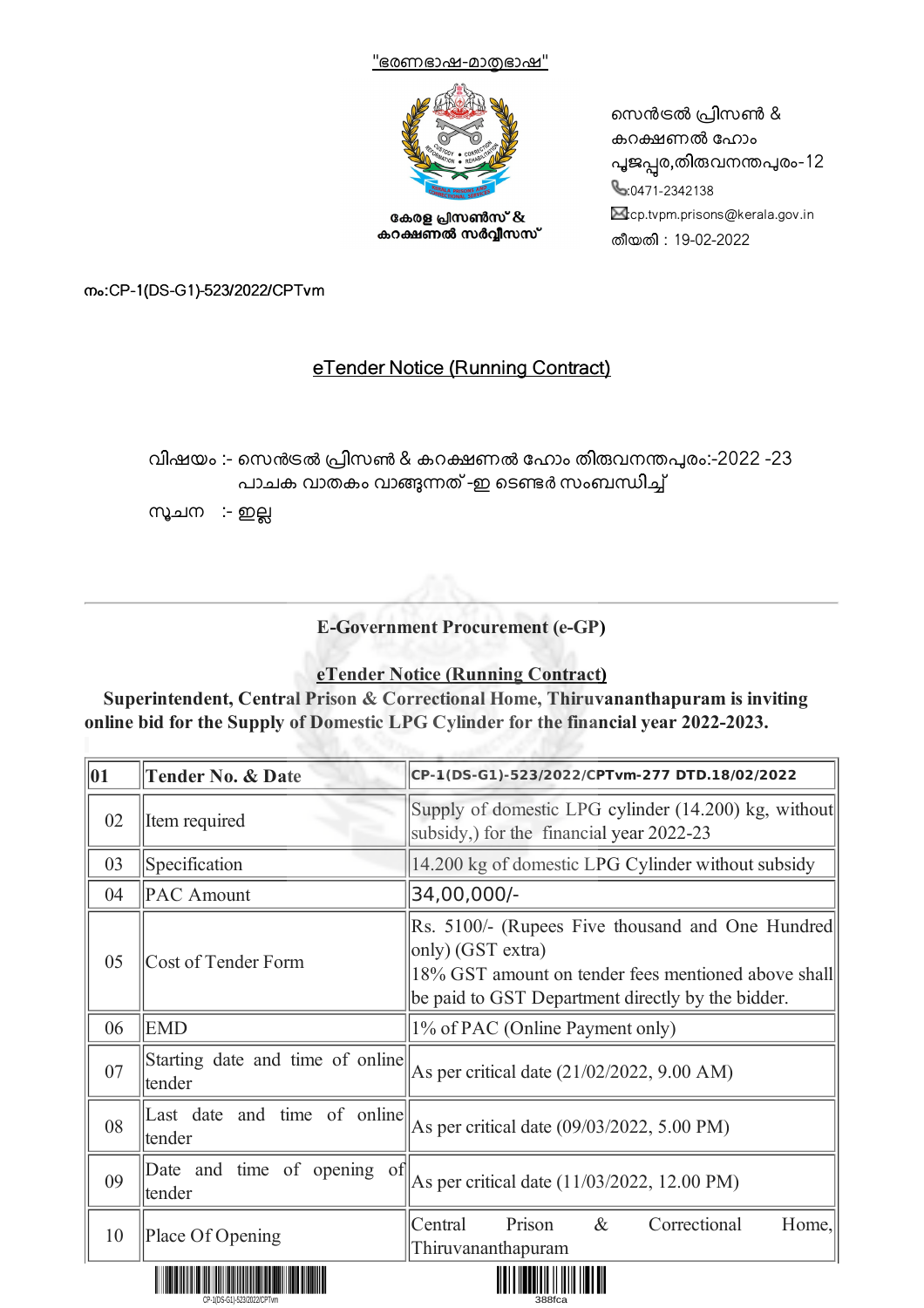|                                |  |  | Superintendent, Central Prison & Correctional Home                      |
|--------------------------------|--|--|-------------------------------------------------------------------------|
| Address of Tender<br>Authority |  |  | $\ $ Thiruvananthapuram - 695012                                        |
|                                |  |  | Inviting $\  \text{ph: } 0471 - 2342139 \text{ Mobile No. } 9446899545$ |
|                                |  |  | $\ $ e-mail: cp.tvpm.prisons@kerala.gov.in                              |
|                                |  |  | Website: www.keralaprisons.gov.in                                       |

നിർമ്മലാനന്ദൻ നായർ എൻ എസ്

സൂപ്രണ്ട്





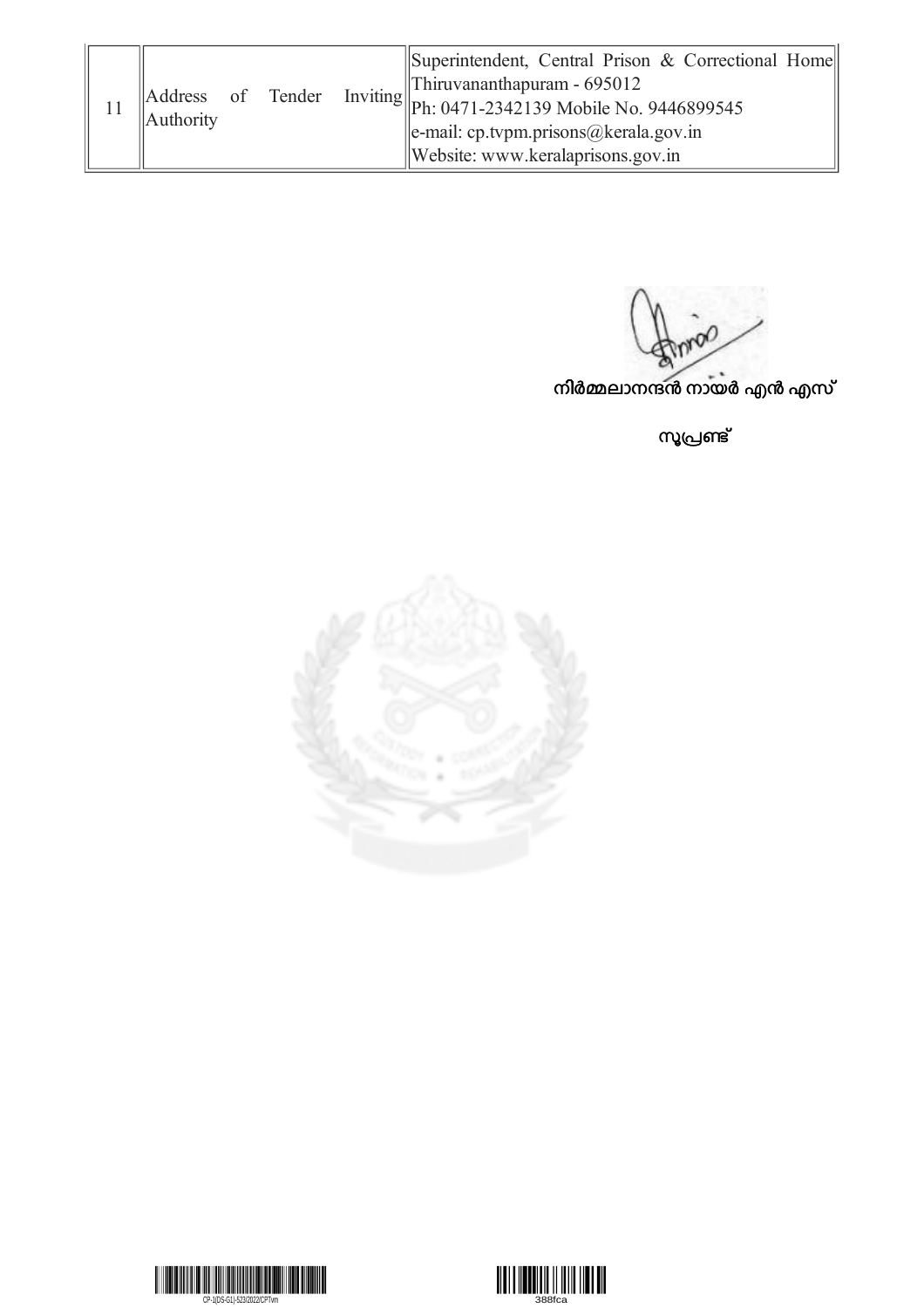General CP-15-734/2021/CPTvm-681

Dated: 19-02-2022

## **CENTRAL PRISON & CORRECTIONAL HOME** POOJAPPURA, THIRUVANANTHAPURAM-695012 Ph:0471-2342138/39 Email-cp.tvpm.prisons@kerala.gov.in

#### **E-Government Procurement (e-GP)**

### eTender Notice (Running Contract)

Superintendent, Central Prison & Correctional Home, Thiruvananthapuram is inviting online bid for the Supply of 19 kg Commercial LPG Cylinder for use in the Chappathy Unit for the financial year 2022-2023.

| $\overline{01}$ | Tender No. & Date                           | CP-15-734/2022/CP Tvm Dated 18/02/2022                                                                                                                                                                             |
|-----------------|---------------------------------------------|--------------------------------------------------------------------------------------------------------------------------------------------------------------------------------------------------------------------|
| 02              | Item required                               | Supply of Commercial LPG cylinder (19) kg, for the<br>financial year 2022-23                                                                                                                                       |
| 03              | Specification                               | 19 kg of Commercial LPG Cylinder.                                                                                                                                                                                  |
| 04              | <b>PAC Amount</b>                           | 49,99,700/-                                                                                                                                                                                                        |
| $ 05\rangle$    | <b>Cost of Tender Form</b>                  | Rs. 7,500/- (Rupees Seven thousand and Five hundred<br>only) (GST extra)<br>18 % GST amount on tender fees shall be paid to GST<br>Department directly by the bidder.                                              |
| 06              | <b>EMD</b>                                  | 1% of PAC (Online Payment only)                                                                                                                                                                                    |
| 07              | Starting date and time of online<br>tender  | As per critical date (21/02/2022, 09.00 AM)                                                                                                                                                                        |
| 08              |                                             | Last date and time of online tender $\vert$ As per critical date (09/03/2022, 05.00 PM)                                                                                                                            |
| $ 09\rangle$    | tender                                      | Date and time of opening of $\begin{bmatrix} A_s \end{bmatrix}$ per critical date (11/03/2022, 12.00 PM)                                                                                                           |
| $\vert$ 10      | Place Of Opening                            | Prison<br>Central<br>& Correctional<br>Home,<br>Thiruvananthapuram                                                                                                                                                 |
| $\vert$ 11      | <b>Address</b><br>Tender<br>of<br>Authority | Superintendent, Central Prison & Correctional Home<br>Thiruvananthapuram - 695012<br>Inviting Ph: 0471-2342139 Mobile No. 9446899545<br>e-mail: cp.tvpm.prisons@kerala.gov.in<br>Website: www.keralaprisons.gov.in |

Nirmalanandan Nair N S Superintendent

RI I I BERE DI LIBERI LIBERI DI RISI DI LIBERI LIBERI DI LIBERI LIBERA DI LIBERI DELLE LIBERI

<u>ni idhii idhib idhiidh dhei</u>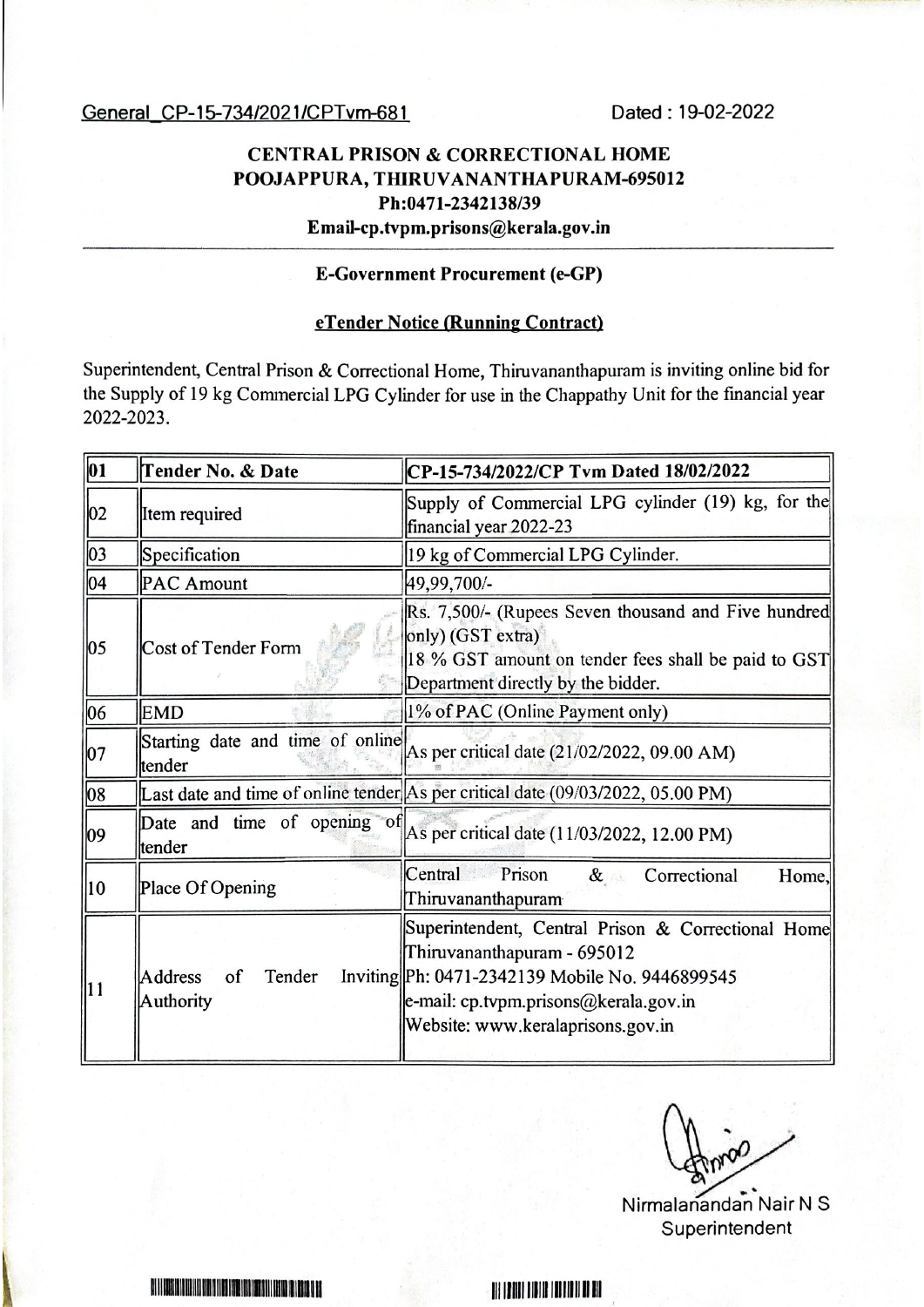



കേരള പ്രസൺസ് & കറക്ഷണൽ സർവ്വീസസ് നെൻട്രൽ പ്രിസൺ & കറക്ഷണൽ ഹോം പൂജപ്പര,തിരുവനന്തപുരം-12 **&**:0471-2342138 S:cp.tvpm.prisons@kerala.gov.in തീയതി : 19-02-2022

നം:CP-1(DS-G1)-523/2022/CPTvm

### eTender Terms & Conditions(Running contract)

വിഷയം :- സെൻട്രൽ പ്രിസൺ & കറക്ഷണൽ ഹോം തിരുവനന്തപുരം:- 2022-23 പാചക വാതകം വാങ്ങുന്നത് -ഉപാധികളം നിബന്ധനകളം-ഇ ടെണ്ടർ സംബന്ധിച്:-

സൂചന :- ഇല്ല

# **eTENDER TERMS AND CONDITIONS**

- 1. **Mode of submission of bids – online. The entire bid document shall be submitted only in online procedure through the e-GP website www.etenders.kerala.gov.in in their designated online covers. Details of covers are given separately. No other mode of submission shall be accepted and such tenders will be rejected outright. The cost of tender form and EMD should be paid only through e-Payment (SBI MOPS) only.**
- 2. **For any technical clarification, regarding uploading tender documents/ online payment etc. please contact e-tender help desk @ IT Mission, Uppalam Road, Statue, Thiruvananthapuram. Contact No.0471-2577388/ 2577088.**
- 3. **Bidders have to procure legally valid Digital Certificate (Class III) as per Information Technology Act, 2000 for digitally signing their electronic bids. Bidders can procure the same from any of the license certifying authority of India. For more details, please visit the e-GP website www.etenders.kerala.gov.in.**
- 4. **The submission of e-Tender document- The digitally signed tender document and other specified documents shall be submitted online through e-GP website www.etenders.kerala.gov.in well in advance before the last date and time mentioned above.**
- 5. **Bidders are advised to note the Tender Id and Tender No. & Date for future reference.**
- 6. **All uploaded documents should contain the signature and the office seal of the bidder/ authorized persons and should be digitally signed while uploading. Documents uploaded without digitally signing shall entitle rejection of the tender.**



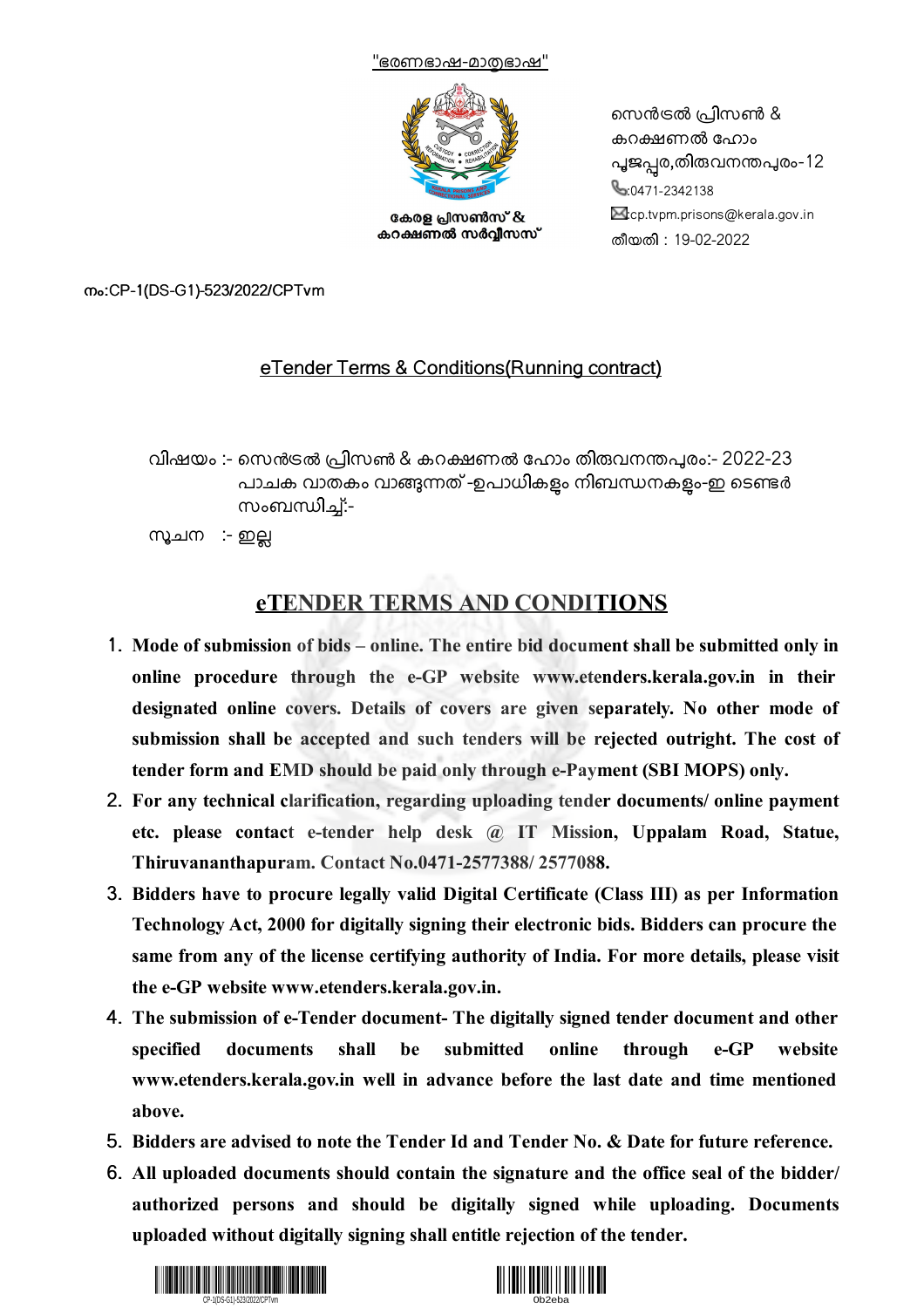- 7. **Payment of tender fees: - a non-refundable tender fee shall be paid in online mode through the e-gp website www.etenders.kerala.gov.in at the time of bid submission. No other mode of payment shall be accepted. The tenders of bidders who do not remit fees through online will be rejected outright.**
- 8. **Payment of Earnest Money Deposit (EMD): - The EMD shall be paid in online mode through the e-GP website www.etenders.kerala.gov.in at the time of bid submission. No other mode of remittance shall be accepted.**
- 9. **Exemptions from payment of EMD – Bidders who are registered with Store Purchase Department, Kerala or National Small Scale Industries Corporation Ltd., New Delhi are exempted from submission of EMD. Those bidders claiming the exemption shall submit a valid registration certificate from the SPD, Kerala or NSSIC, New Delhi.**
- 10. **The successful bidder should submit a Security deposit / Bank guarantee at 5% of contract amount and that will be kept in Central Prisons for the period of supply.**
- 11. **The Period of Firmness will be 3 months.**
- 12. **The number of cylinders expected to be distributed per month is 361 nos.**
- 13. **The Bidder should clearly mention the Maximum Discount that can be given per cylinder despite the changing market Value.**
- 14. **GST rates are applicable for the discounted rates.**
- 15. **Running contract: This tender is a 'Running contract' for a period of one year. The quantity mentioned is based on the orders issued during the previous year(s). The tenderers are expected to quote maximum discounts that can given per cylinder.**
- 16. **If the Tender Inviting Authority place orders for supply during the running contract period, the successful tenderer is bound to supply the same at the same discount rate and under the same terms and conditions of this tender to the premises of Central Prison & Correctional Home Thiruvananthapuram without any extra charges.**
- 17. **The supply order can be given only to those who submit the lowest or economically beneficial rates. The payment to the successful bidder will be released each month, after the supply.**
- 18. **The Superintendent, Central Prison & Correctional Home has the right to change or cancel the tender.**
- 19. **For any litigation relating to this order, the jurisdiction will be Thiruvananthapuram City.**
- 20. **For more information regarding the tender contact Superintendent, Central Prison, Thiruvananthapuram during office hours( Ph:0471-2342138/39).**

Annio